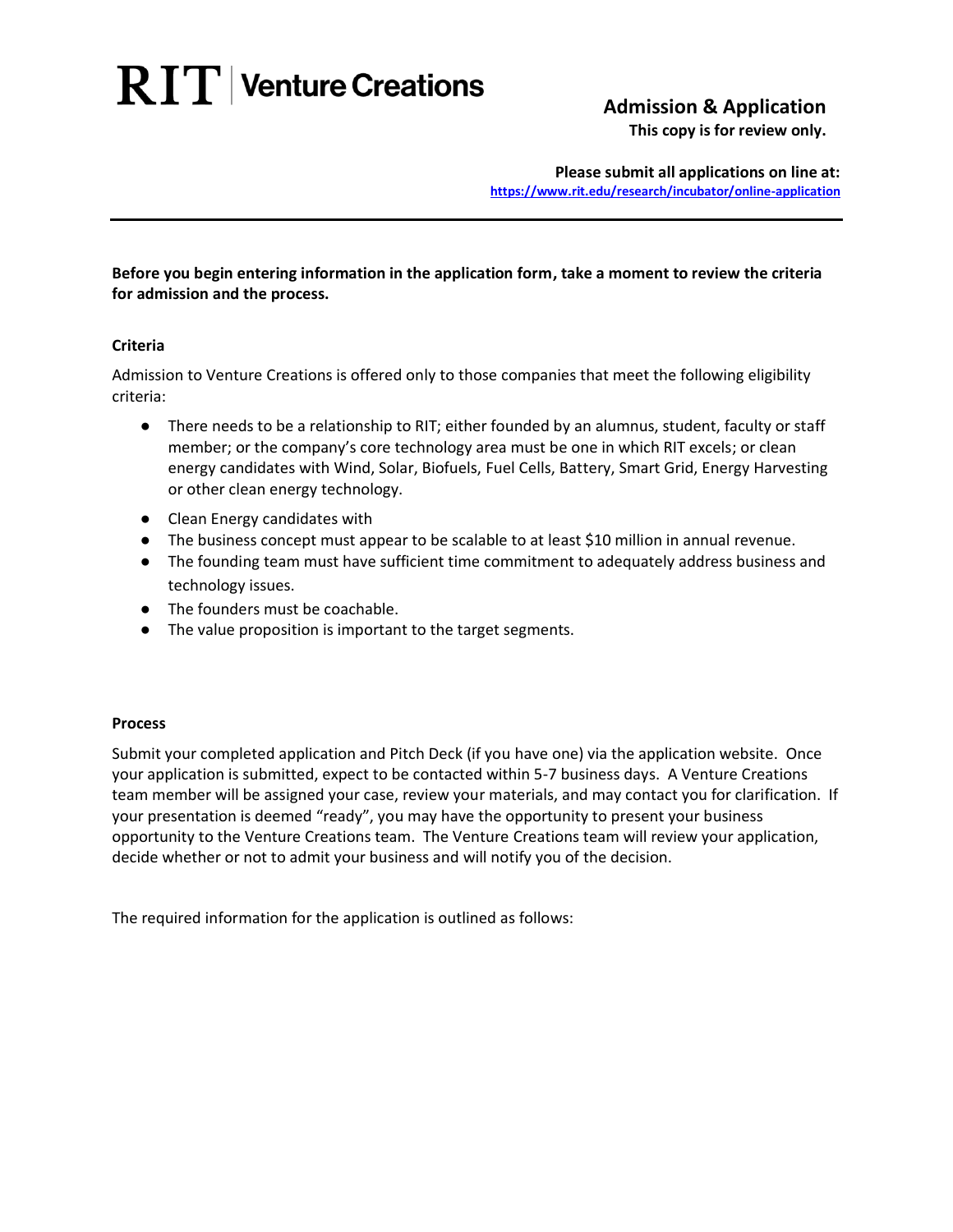### **Admission & Application**

**This copy is for review only.**

**Please submit all applications on line at: <https://www.rit.edu/research/incubator/online-application>**

### *Application Form*

**To help you better prepare for your application submission, we have provided below the steps you need to complete for the online application.**

#### **Section 1: Company Information**

Name of Business: *(Enter the current name you are using for your business)* Business Address: *(Enter the current address where mail will reach your business)* Primary Contact: *(Enter the name of the individual responsible for day-to-day contact)* Title: *(Enter the title for this individual)* Business Phone: *(Enter the phone number for this contact)* Mobile Phone: *(Enter mobile number if different)* Email: *(Enter the current email where we can contact you)* Type of Business: *(Enter: Sole Proprietor, Partnership, Sub S Corp., C Corp, Limited Liability, or if Other, describe)* What year was the company formed: (*Enter month and year)*

Do you have a Pitch Deck? *(Yes or No)*

If yes, please attach a copy, even if it's in *draft* form. *(See Appendix A)*

#### **Section 2: Product Information**

- 1. In 50 words or less, describe your business, its products, and its technology. *(Be specific)*
- 2. What significant problem does your product address? *(Why would a person or company need to purchase your product)*
- 3. Where are you in the product development cycle? Do you have a working prototype and/or test results? *(Have you proven your product works?)*
- 4. What differentiates your product from that of your competition? *(Why would a person or company buy your product rather than a competitor's; in other words what can you do that no other company can?)*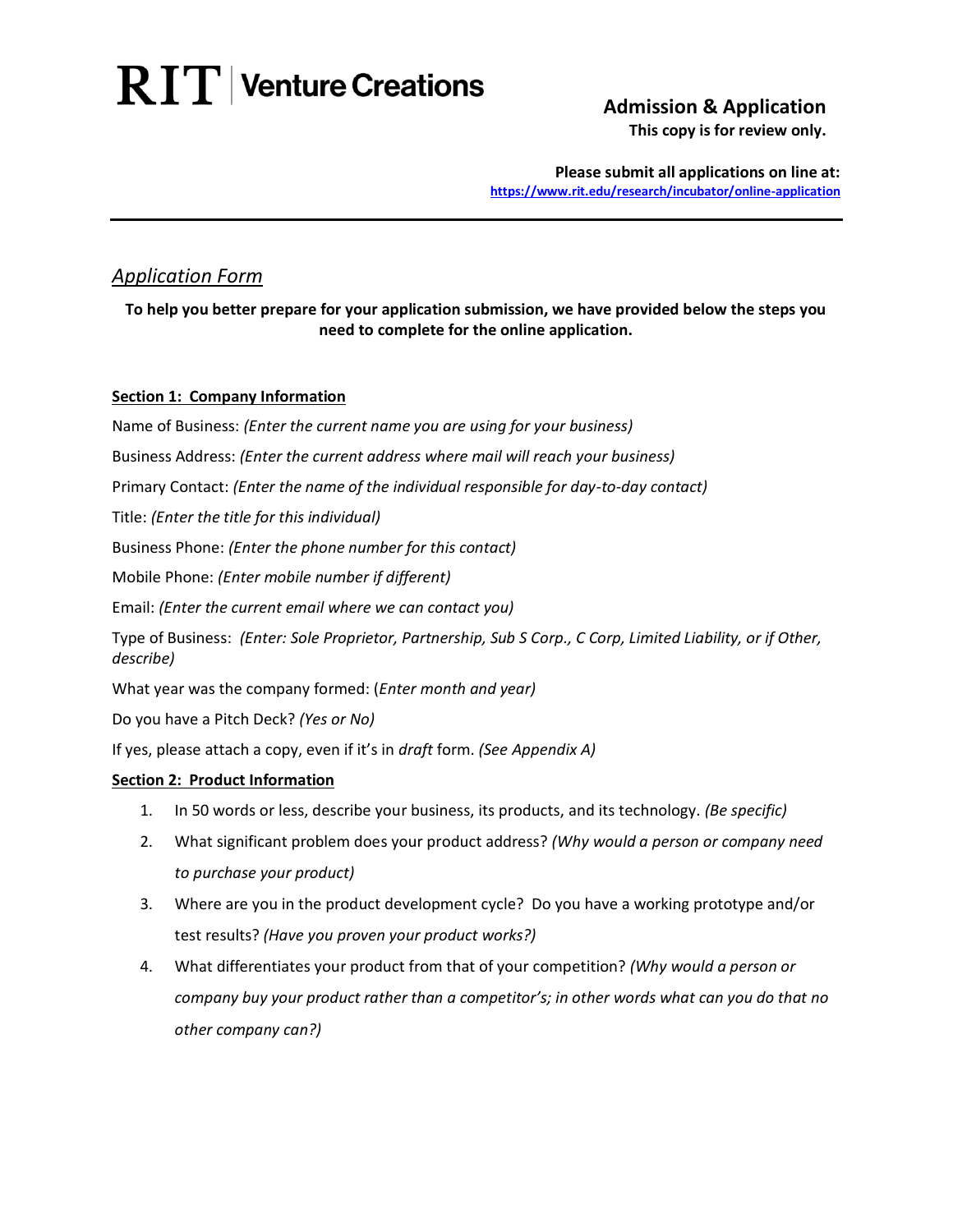### **Admission & Application**

**This copy is for review only.**

**Please submit all applications on line at: <https://www.rit.edu/research/incubator/online-application>**

#### **Section 3: Market Information**

- 1. Please describe your initial target market. (Who needs your product)
- 2. Have you talked to any customers? If yes, how many?
- 3. Who are your primary competitors?
- 4. What are the major barriers you are facing?

#### **Section 4: Financial Information**

- 1. Please list those people and/or organizations that have ownership stakes in your company and the percentage of ownership they have. NOTE: must total 100%.
- 2. Please list any state, local, or federal grants that you have received. Also, list any grants you have received from non-governmental organizations such as foundations. Please list Grantor, amount of grant and date of grant for each.
- 3. Is your company in default on any loan covenants, rent payments or other financial obligations? If yes, please explain.

#### **Section 5: Intellectual Property**

Do you have intellectual property? If yes, please provide the following information with regard to patents:

Provisional Application(s) – if yes, date filed: *(If none, enter none)* Patent(s) Applied For – if yes, number: *(If none, enter none)* Patent(s) Granted – if yes, number: *(If none, enter none)*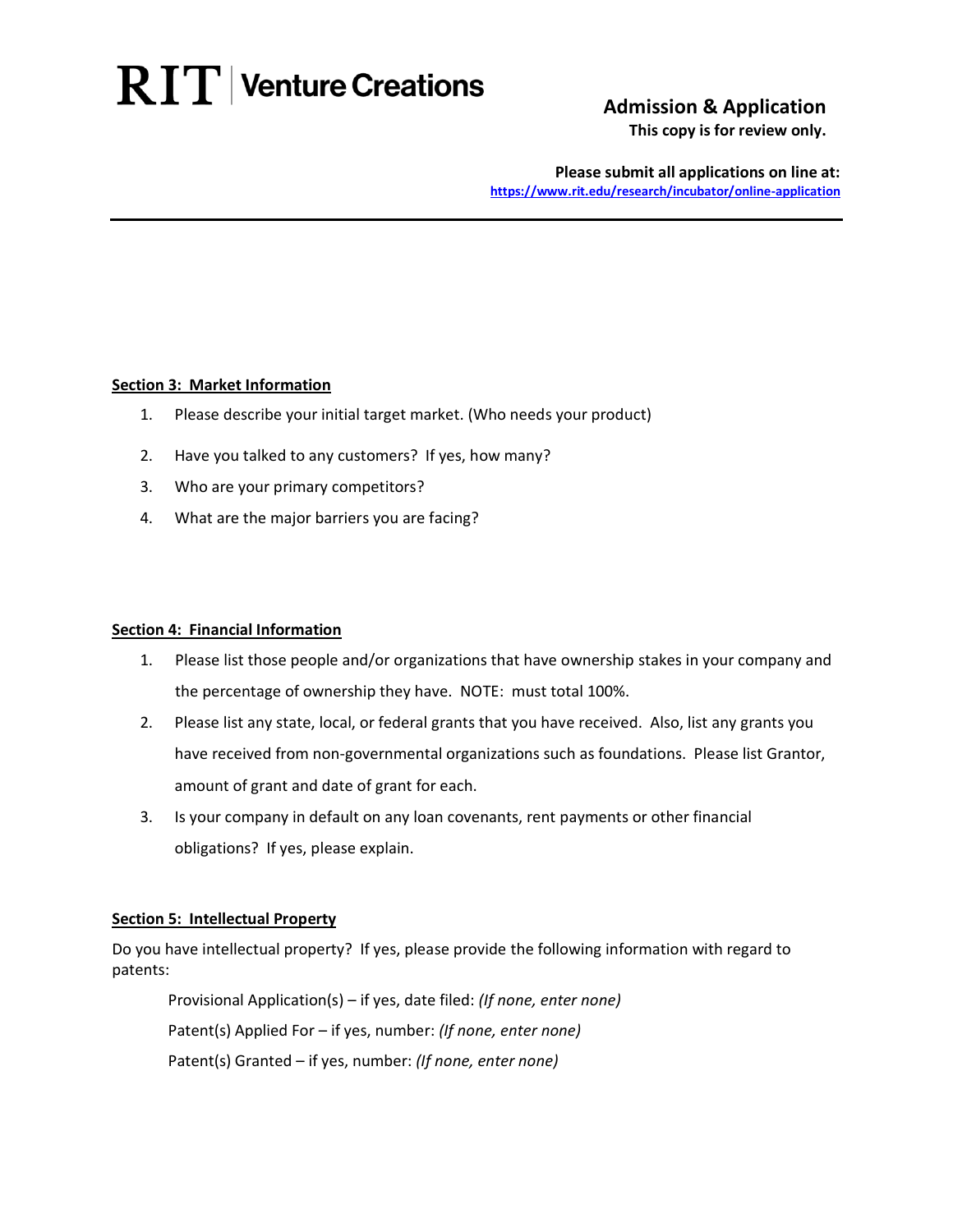### **Admission & Application**

**This copy is for review only.**

**Please submit all applications on line at: <https://www.rit.edu/research/incubator/online-application>**

#### **Section 6: Management and Company Information**

#### *Other Members:*

Please provide the following information on all primary members of your team:

Name:

Area of Expertise:

Primary Area of Responsibility:

RIT Affiliation: Student, Faculty, Staff, Alumni, or None

How much of their time is committed to the company?

For each member please provide a resume in the uploads section

#### **Add more members:**

#### *Background*

- 1. What is your experience with operating a business, particularly a start-up?
- 2. Does your company have any past or pending lawsuits? If yes, explain.
- 3. What do you hope to achieve through your affiliation with Venture Creations? (How can we help you?)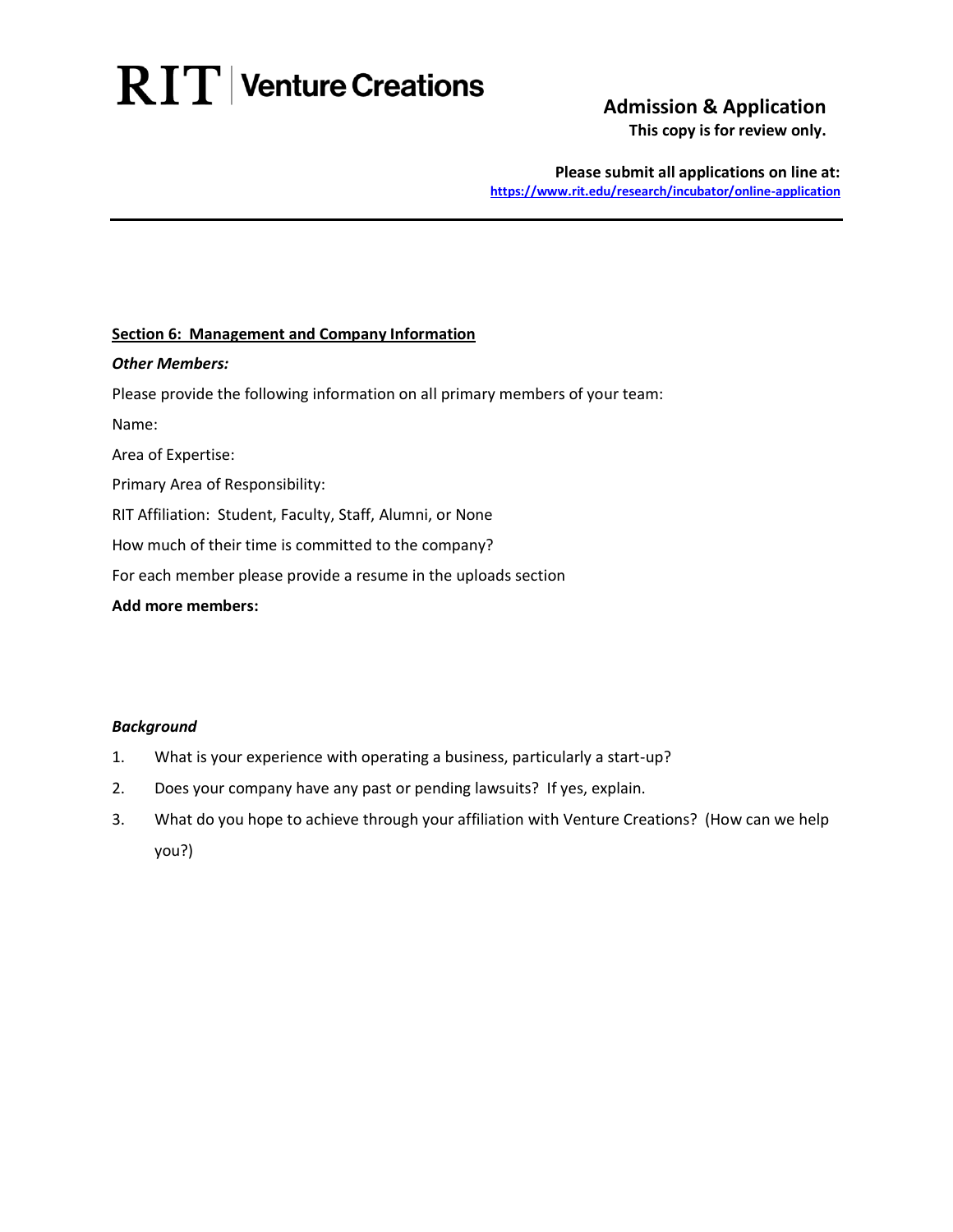# **Admission & Application**

**This copy is for review only.**

**Please submit all applications on line at: <https://www.rit.edu/research/incubator/online-application>**

#### **To help us better serve prospective companies, please answer the following:**

#### **(Required)**

We market Venture Creations through multiple platforms, so knowing where you found us helps to streamline our marketing plan. Please tell us which avenue led you to Venture Creations. *Check the most appropriate source*.

Brochure

Magazine Article

Newspaper Story

Email/Newsletter

Website/Search Engine

**Twitter** 

Family or Friend

Venture Creations Faculty or Staff

 $\overbrace{\phantom{xxxxx}}$ 

Incubator Companies Staff

#### **(Optional)**

Additional comments as to why you chose Venture Creations are appreciated: